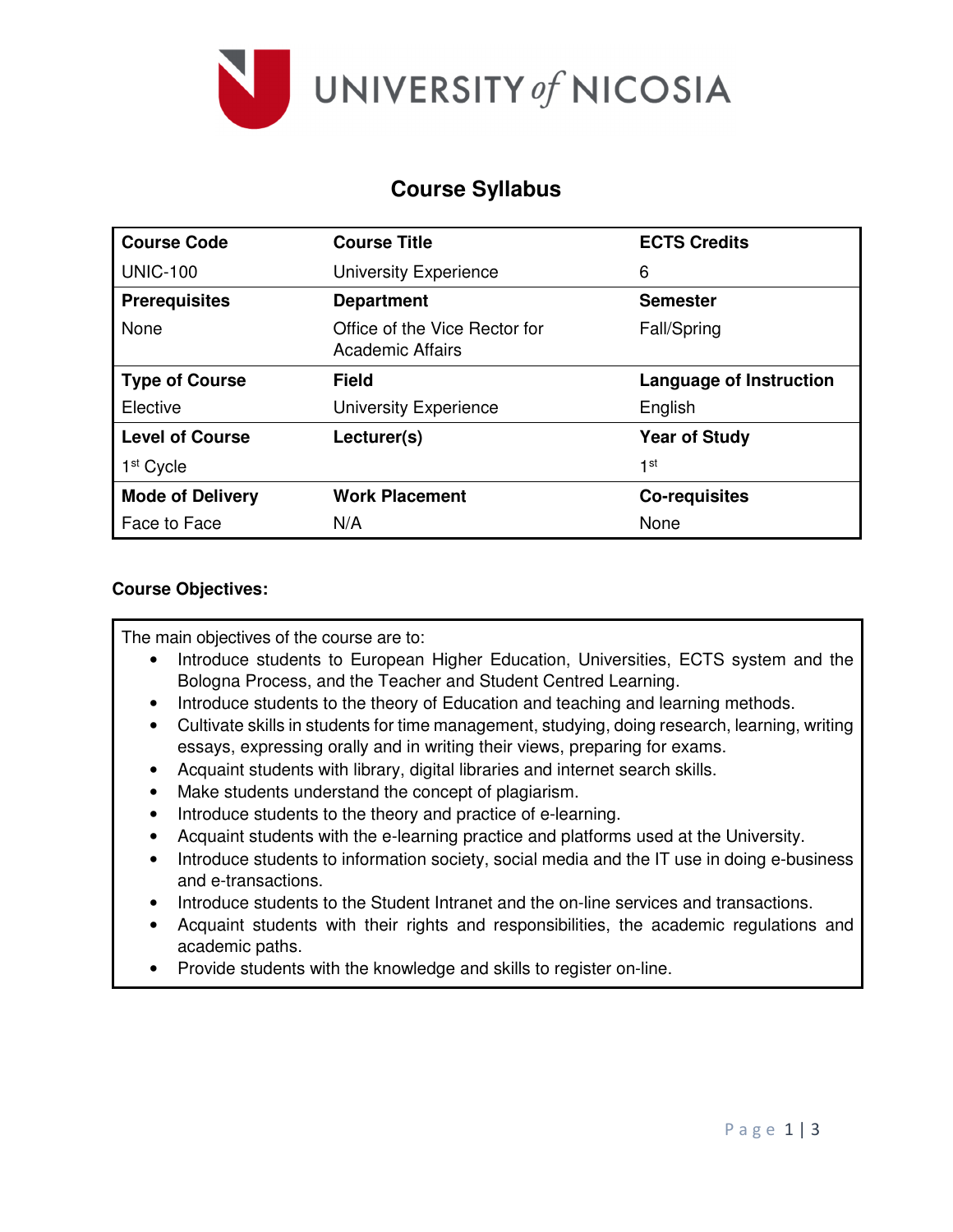

### **Learning Outcomes:**

After completion of the course students are expected to be able to:

- 1. Act as independent learners and e-citizens.
- 2. Act as a mature student within the university and academic community.
- 3. Gain an understanding of European higher education, the bologna process and the ECTS system.
- 4. Carry out research through the library, digital resources and the internet.
- 5. Express concrete views and arguments both orally and in writing.
- 6. Manage their time effectively and deal with stress.
- 7. Utilize social networks in communication.
- 8. Utilize IT skills in dealing with university e-transactions.
- 9. Utilize IT skills in becoming e-learners.

#### **Course Content:**

This course aims to provide a broad coverage of the field of psychology, including the theories, research, and applications that permeate the discipline. The chapters that will be covered include:

- 1. The European Higher Education, Universities, ECTS system and the Bologna Process, Teacher and Student Centred Learning.
- 2. Theory of Education and teaching and learning methods.
- 3. Time management, studying, doing research, learning, writing essays, expressing orally and in writing their vies, preparing for exams.
- 4. Library, digital libraries and internet search skills, plagiarism.
- 5. Entrepreneurship and Innovation.
- 6. The theory and practice of e-learning.
- 7. E-learning practice and platforms used at the University.
- 8. The information society, social media and the IT use in doing e-business and etransactions.
- 9. The Student Intranet and the on-line services and transactions.
- 10. Student rights and responsibilities, the academic regulations and academic paths.
- 11. On-line registration.

#### **Learning Activities and Teaching Methods:**

Lectures, Lab Presentations, Lab Tutorials, Practical Exercises.

#### **Assessment Methods:**

This is a Pass/Fail course. A minimum average of 60% is required to pass the course.